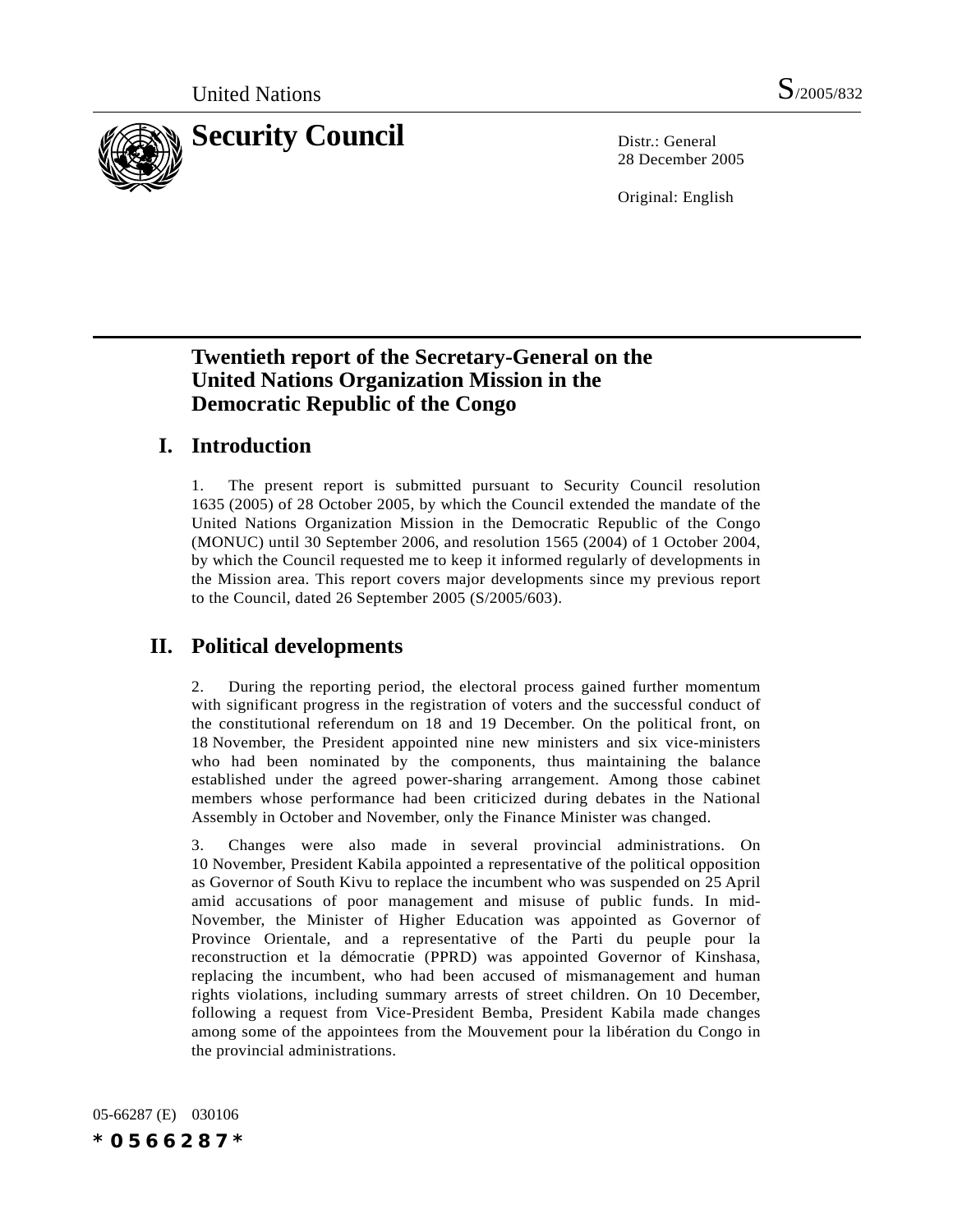4. In accordance with the Transitional Constitution, which stipulates that members of the National Assembly cannot also serve on the boards of public enterprises, the Assembly in October requested its members who held both positions to indicate within 48 hours which post they would continue to hold. Consequently, 24 deputies resigned from the Assembly while 18 decided to relinquish their board memberships. The Senate took a similar decision, without setting a deadline for senators to comply.

5. The anti-corruption operation "Clean Hands" launched by the Presidency in October resulted in the arrest of four high-ranking Government officials on charges of embezzlement. On 11 November, a group of experts from the General Auditing Office, the General Inspection of Finances and the Office of the Presidency issued a report on the mismanagement of tax revenues, indicating that more than \$30 million had been illegally diverted from the Treasury between 2001 and 2005.

6. In accordance with Security Council resolution 1635 (2005), the International Committee in Support of the Transition continued to discuss with the transitional authorities the need to address issues of corruption and economic mismanagement. As a first step, at a meeting between the Committee and the *espace présidentiel* on 21 October, it was agreed that, as proposed by President Kabila, such issues would be addressed at biweekly joint meetings. The teachers' strike from 7 September to 17 October and the payment of salaries to State employees were also discussed. The *espace présidentiel* reported that the threat of social unrest had compelled the Government to accede in principle to the demands for increased salaries for public school teachers. However, increased budgetary revenues would be needed in 2006 for that purpose and the Government had called on the international community to provide additional financial support on more flexible terms. The Committee warned that unrealistic promises could have a negative impact on the macroeconomic situation in the Democratic Republic of the Congo and called instead for a sharp reduction in public spending through better management of revenues, including a major cut in the travel and representation expenditures of the transitional institutions.

7. The Security Council mission that visited Central Africa in November met with President Kabila, the four Vice-Presidents, the Presidents of the National Assembly and the Senate, the bureau of the Independent Electoral Commission, the Chairman of the Media High Authority, the Joint Commission on Security Sector Reform and members of civil society. An impromptu meeting was also held with Etienne Tshisekedi, President of the Union pour la démocratie et le progrès social (UDPS), the main opposition party outside the transitional institutions. The Security Council delegation expressed concern about delays in the transitional process, especially in the area of security sector reform, and urged the Transitional Government to speed up integration of the Armed Forces of the Democratic Republic of the Congo (FARDC) and the Congolese national police. Regarding the electoral process, the Security Council mission sent a clear message to all political actors that the elections should be held by 30 June 2006, as prescribed by the Global and All-Inclusive Agreement. The Security Council mission also visited Uganda and Rwanda. During meetings with Presidents Museveni and Kagame, the mission stressed the need for regional support for the transition process in the Democratic Republic of the Congo and for cooperation regarding regional security and the implementation of measures contained in Security Council resolution 1596 (2005).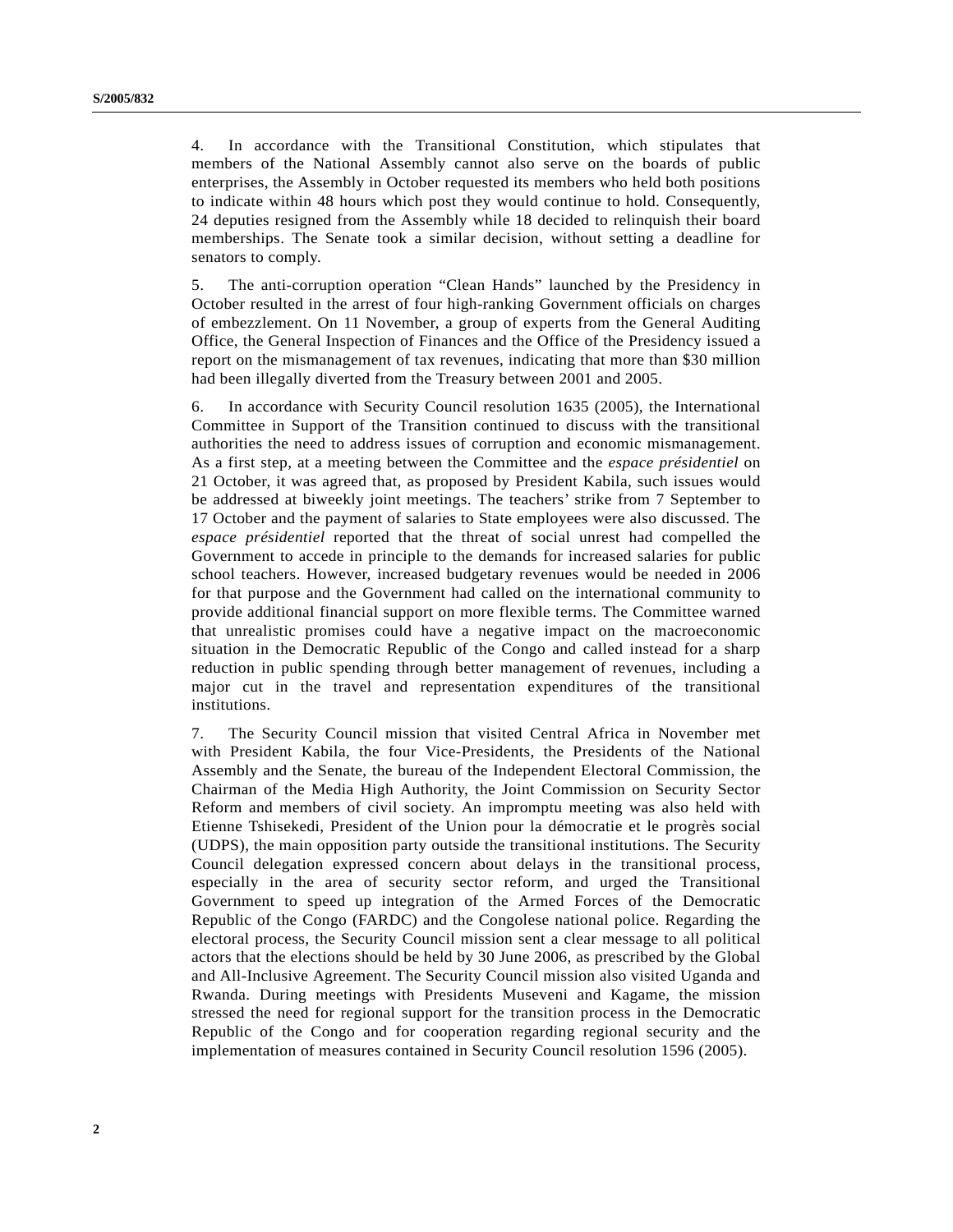## **Legislative agenda**

8. Two key legislative items related to elections — the electoral law and the organization of the Conseil Supérieur de la Magistrature — remain on the Parliament's agenda. On 7 November, President Kabila submitted to the National Assembly the draft electoral law, which had been adopted by the Council of Ministers on 25 October. According to the draft, elections to the national and provincial assemblies would be conducted under a proportional representation system, with a closed list of candidates. With regard to the size of the electoral districts — a key factor in determining how the proportional system would operate in practice, and to what extent it would be inclusive — the draft law envisages the establishment of 186 districts based on the existing administrative units, namely, territoires, villes and, for Kinshasa, communes.

9. Major differences persist among the Assembly members on some of the essential provisions of the draft, including the options of using open and closed lists. To help bridge these differences and expedite the adoption of the draft, a joint commission comprising members of the National Assembly and the Senate considered the text. The commission has recommended an amended draft that provides essentially for a combination of three different electoral systems, depending on the number of seats in each constituency.

10. After a long political stalemate, the National Assembly on 29 November adopted the amnesty law along the lines envisaged in the Global and All-Inclusive Agreement, despite a walkout by PPRD and Mayi-Mayi deputies. The law grants amnesty for all political offences, including attempts against the life of the Head of State.

## **Regional relations**

11. The establishment of sustainable mechanisms of regional cooperation remains a prerequisite for stability in the Democratic Republic of the Congo and the Great Lakes region as a whole. During the reporting period, meetings of the Tripartite Plus One Joint Commission resulted in agreements on addressing the issue of foreign armed groups. Ministerial-level representatives of Burundi, the Democratic Republic of the Congo, Rwanda and Uganda addressed a letter to the President of the Security Council on 21 October (S/2005/667), asking the Council to amend the mandate of MONUC to include disarming the foreign armed groups by force. Meanwhile, the countries of the region have continued to face difficulties in fully engaging in other mechanisms designed to address security issues of mutual concern. While there are several practical issues to be addressed by the Joint Verification Commission, it has not met since 3 May. In addition, the Government of Rwanda has not responded to the official request made by the Transitional Government on 14 October to extradite former Colonel Jules Mutebutsi, who was named in the sanctions Committee's list of individuals and entities subject to the measures imposed by resolution 1596 (2005) (www.un.org/docs/sc/committees/DRC/1533\_list.htm).

12. Relations between the Governments of the Democratic Republic of the Congo and Uganda have been strained by recent incursions of elements of the Lord's Resistance Army (LRA) into Congolese territory. With the encouragement of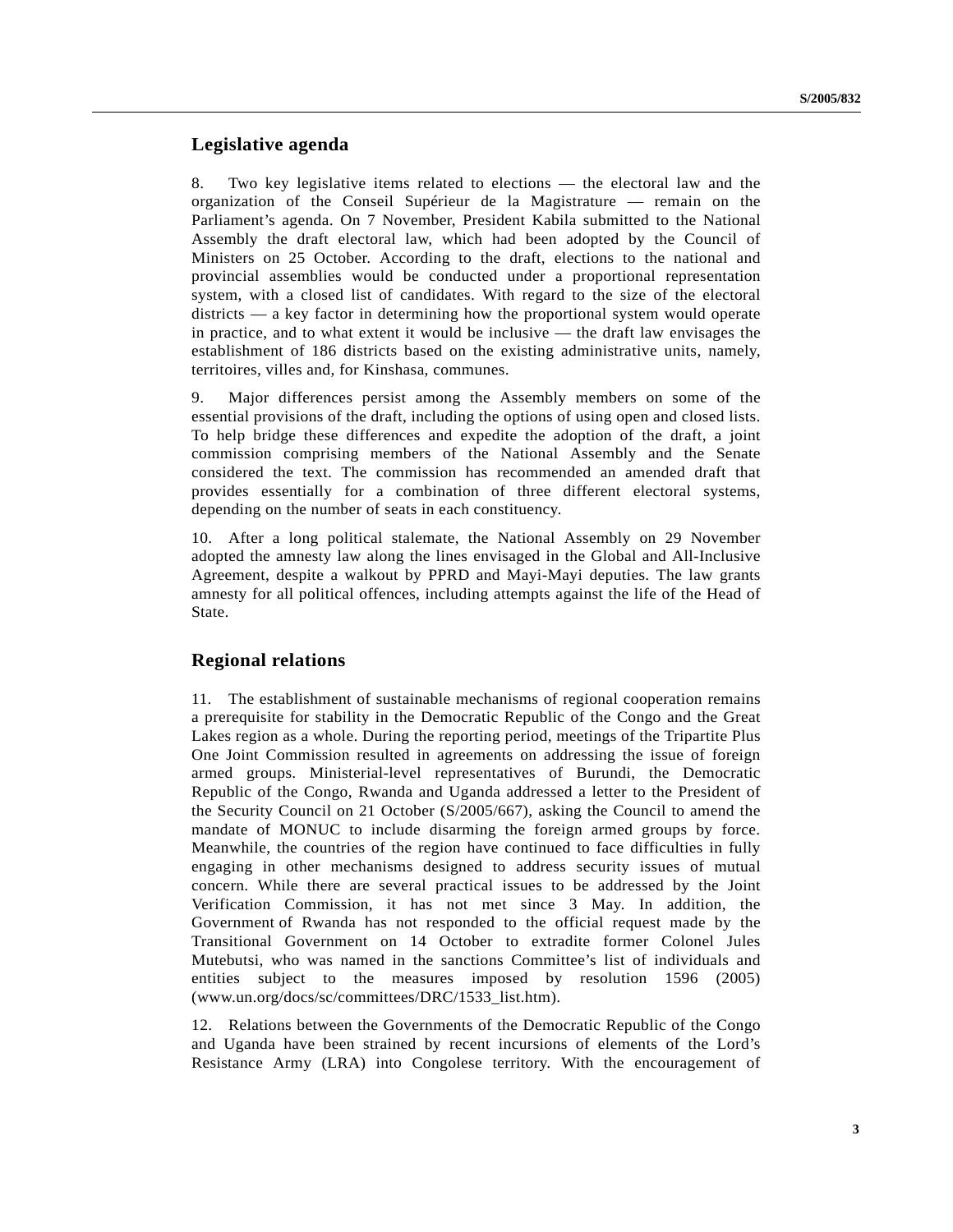MONUC, however, representatives of the two countries held several meetings and an understanding was reached on cooperation to address the problem. The Democratic Republic of the Congo has moved troops to the Sudan border to prevent further incursions by LRA elements.

#### **Electoral process**

13. During the reporting period, voter registration, which had commenced on 20 June, was completed in all provinces. As of 17 December, over 25 million Congolese citizens, of an electorate that had been estimated at 22 to 28 million, had registered to vote. The constitutional referendum, initially slated to take place on 27 November, had to be postponed owing to the need to extend the duration of registration, particularly in the provinces of Bandundu and Equateur.

14. The constitutional referendum was held on 18 and 19 December with a moderate turnout countrywide and with minimal security incidents. Despite fears that the call for a boycott issued by UDPS on 14 December would lead to major disturbances, the security situation on the eve of and during the referendum was generally calm, apart from some incidents and attempts at voter intimidation, notably in the UDPS stronghold of Mbuji-Mayi. Turnout was rather low in the opposition strongholds of the Kasais and in parts of Kinshasa. However, in the eastern provinces of the country, turnout was appreciably higher. Most polling stations opened on time, though several were hampered by the non-availability of essential polling materials, in particular voters' lists, and by distribution failures.

15. The establishment by the Independent Electoral Commission of more than 40,000 voting stations for the referendum was an impressive logistical operation. The list of the polling stations was published on 19 November, one month before the referendum, as stipulated in the referendum law. On 2 November, MONUC began the pre-positioning of referendum materials, in two phases. The Electoral Commission then delivered the materials to all polling stations between 9 and 15 December. The training of polling station officers was done in parallel to the distribution of materials. Presiding officers were given the additional task of making payments to the polling officers and police personnel assigned to work with them, in a bid to minimize the problems associated with staff payments during voter registration.

16. In accordance with the referendum law, a formal information campaign on the referendum was conducted from 2 to 16 December. However, the Electoral Commission, MONUC, most political parties and several non-governmental organizations had been carrying out civic education programmes for several months. Between 20 October and 15 December, MONUC held seminars to train over 600 civil society leaders — including representatives of women's groups, public officials and religious leaders — on the draft Constitution. Nonetheless, civic and voter education activities were generally believed to have been insufficient prior to the referendum and will need to be stepped up in the lead-up to the elections.

17. The gap between available funds and election-related expenditures remains a concern. While pledges cover the electoral budget of \$270.4 million managed by the UNDP project for support to the electoral process in the Democratic Republic of the Congo, only \$184.4 million has been provided. The major donors are the European Union, Belgium, Canada, Germany, Italy, Norway, the Netherlands, the United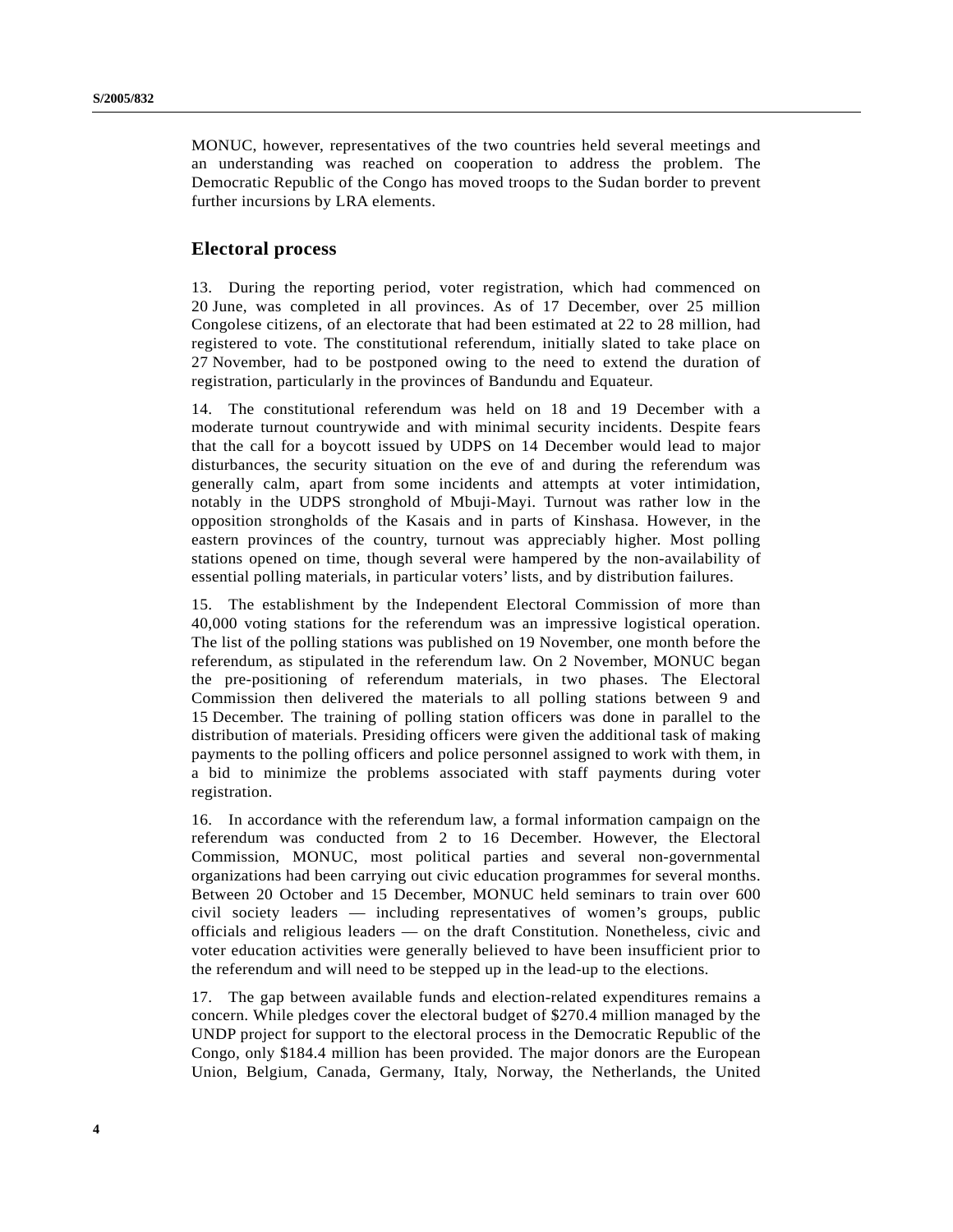Kingdom of Great Britain and Northern Ireland, Sweden, Switzerland, Japan and UNDP. The United States of America provides direct bilateral assistance to the Independent Electoral Commission. The Government of the Democratic Republic of the Congo has disbursed \$15 million of its \$40 million budgetary allocation.

### **Election security**

18. Overall planning and funding coordination was ensured through the Groupe Technique de Sécurisation Electorale (GTSE), which was established in April and comprises representatives of the Transitional Government, MONUC, the European Union and other major donors. It is expected to identify the challenges and provide solutions for securing the referendum and elections. GTSE has focused on ensuring the safe delivery of the referendum kits to the 40,000 polling stations, security at the stations, and the safe return of the ballots and results sheets to the Electoral Commission's field offices for tabulation. More than 40,000 Congolese police officers were mobilized to provide support for this operation.

19. The Congolese national police provided static security at most polling stations during the referendum. There were few security incidents during polling, and they were mostly handled professionally by the national police. MONUC provided overall security coverage and assured the safe delivery of polling materials to the 166 redistribution hubs.

20. Of the \$58,008,564 pledged by donors to cover the budget of GTSE, agreements have been signed for \$37,767,542, of which \$17,448,862 has been received by the UNDP project account set up for this purpose. A further \$10.8 million is expected to be received shortly. This significant shortfall in funding has resulted in significant delays in the implementation of a number of activities. The Transitional Government has provided \$3.2 million of its \$4 million budgetary allocation.

# **III. Implementation of the Mission mandate**

### **Security situation**

#### **Ituri and Haut-Uele**

21. The security situation improved significantly in Ituri during the reporting period. The mid-October deployment of the FARDC integrated brigade to the goldmining areas of Kilo and Mongwalu, supported by MONUC, yielded immediate results against elements of the Mouvement révolutionaire congolais (MRC). By early November, close to 1,000 militia elements had surrendered to MONUC and FARDC, handing over 223 weapons and ammunition, and 300 of them were transported to Kisangani for *brassage*. However, the lack of basic support to feed and accommodate the disarmed militia members, who were regrouped at the FARDC camp in Bunia, quickly resulted in problems, and 32 of them escaped within a week of arrival in Bunia.

22. In Irumu territory, south of Bunia, FARDC and MONUC launched a joint operation in mid-November that resulted in some 200 MRC elements fleeing towards North Kivu, where they surrendered and disarmed to FARDC. Some 100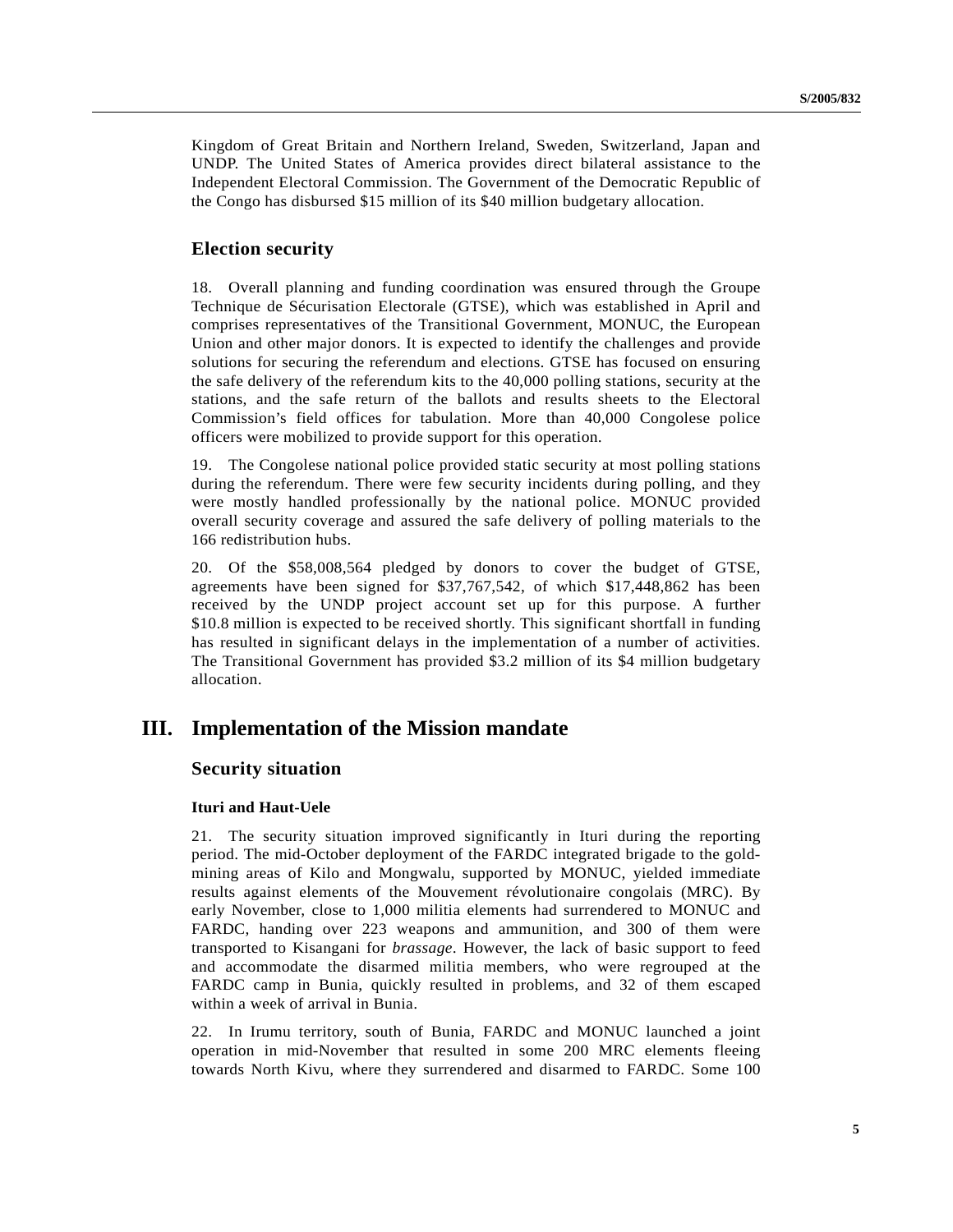militia elements fled to Uganda, where they handed over their weapons to the Ugandan Peoples' Defence Forces (UPDF). The Governments of Uganda and the Democratic Republic of the Congo have taken steps to organize their repatriation.

23. Security in border areas, particularly in the Aru and Faradje territories, has deteriorated with alleged infiltrations of LRA and Sudanese criminal elements and UPDF troops across the border from the Sudan and Uganda. By the end of September, following reports of an LRA incursion in Aba (Haut-Uele district) and threats by the Government of Uganda to retaliate inside the Democratic Republic of the Congo, FARDC had deployed two commando battalions to Aba, bringing its force levels at the border with the Sudan to 1,200. At the same time, MONUC deployed a military observer team and a company to the same area. Following discussions between the FARDC and UPDF chiefs of staff and the MONUC Force Commander, several meetings between FARDC, MONUC and UPDF were held in the border area to exchange information and discuss the security situation on the ground. In early November, two additional small-scale LRA and UPDF patrol incursions were reported. The security situation improved following the launch of a joint FARDC-MONUC area domination operation around Aba, on the border with the Sudan, and the holding in mid-November of a meeting between FARDC and the Sudanese People's Liberation Army (SPLA) in Aba. A meeting was also held between the United Nations Mission in the Sudan (UNMIS) and MONUC in Juba to review joint mechanisms for exchange of information and possible coordination of operations.

24. Despite the gains on the military front, the overall security situation in Ituri remains fragile. Demobilized combatants who are not receiving their stipends under the disarmament, demobilization and reintegration programme and have not been reintegrated into civilian life are susceptible to rejoining militias, which are reportedly continuing to recruit in Djugu and Irumu territories. In the coming months, MONUC will continue to work with the local authorities and its national and international partners to prepare a programme of support for the extension of State authority in Ituri.

#### **The Kivus**

25. The Transitional Government intensified its military pressure on foreign armed groups and Mayi-Mayi elements refusing to enter *brassage* in the Kivus, following the 30 September deadline for voluntary disarmament of foreign armed groups agreed upon by the Tripartite Plus Joint Commission. MONUC has continued to focus on identifying militia strongholds and forcing the groups to vacate territory or join the disarmament, demobilization, repatriation, reinsertion and resettlement programme. Operations focused on (a) addressing concentrations of militia, especially the Forces démocratiques de libération du Rwanda (FDLR) and the Allied Democratic Forces/National Army for the Liberation of Uganda (ADF/NALU), in a phased manner; (b) developing and maintaining the tempo of operations against the militia groups; (c) ensuring flexible logistic support from MONUC to allow for rapid deployments of FARDC; (d) conducting joint operations with FARDC; and (e) supporting the deployment and conduct of operations by FARDC integrated brigades in the Kivus.

26. On 25 October, FARDC declared the Virunga National Park a weapons-free zone and launched operations, supported by MONUC, against renegade Mayi-Mayi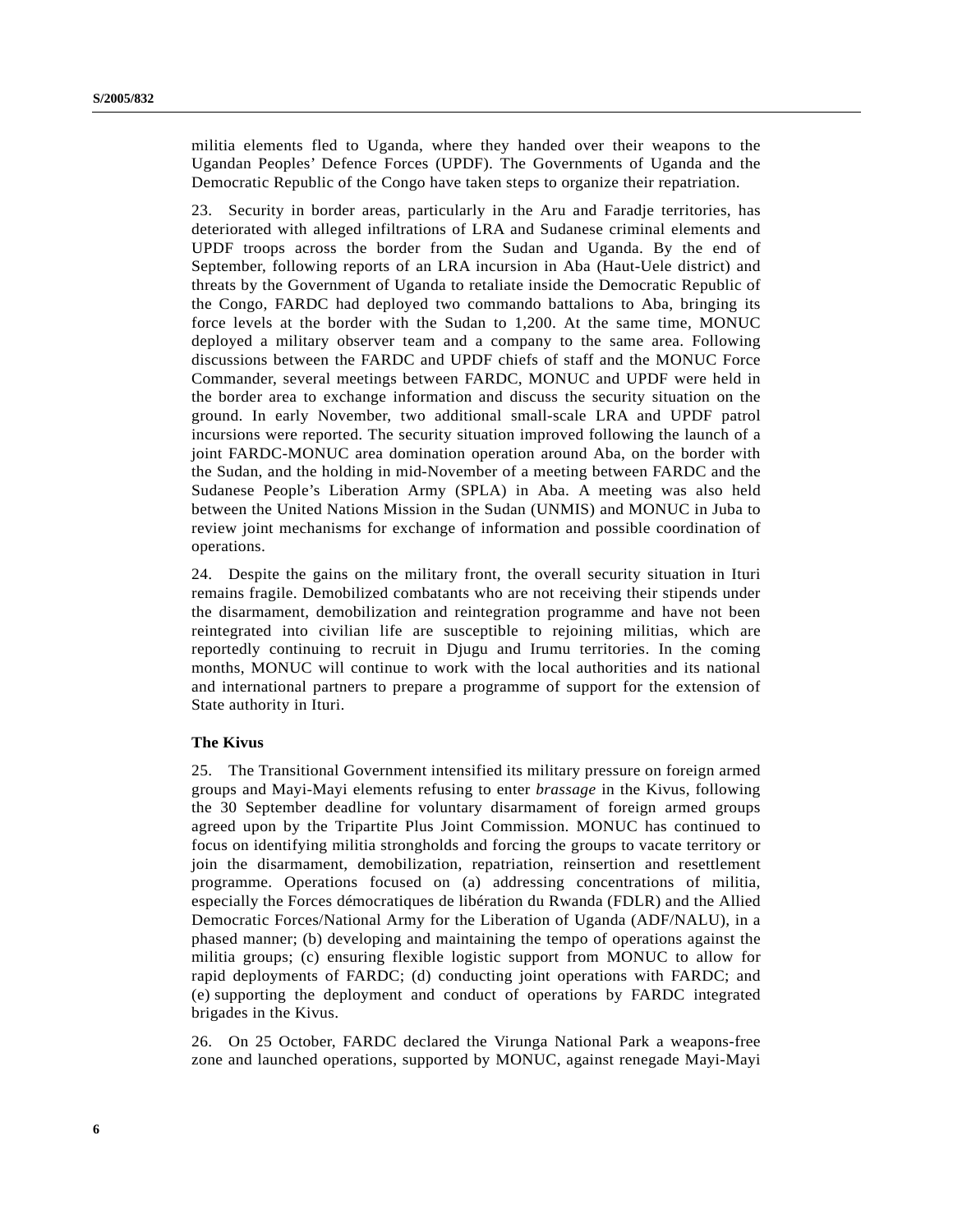in the area. As a result, 359 Mayi-Mayi elements were disarmed, five camps were destroyed and 167 weapons recovered; 14 FDLR elements were also captured. FARDC also engaged FDLR in the Kasuo area of Lubero territory. While these operations helped improve security in several areas, they also caused the displacement of civilians. In Virunga National Park, approximately 5,000 internally displaced persons from the areas of Bulundule, Bulindi and adjoining villages fled to Kanyabayonga, fearing an influx of FDLR combatants.

27. While military operations against FDLR proceed in the Kivus, fears of reprisals against the civilian population continue. Such fears were realized following a FARDC operation in late September. FARDC captured the localities Bwahungu and Tubimbi, in Walungu territory in South Kivu, after the area had been occupied for almost two months by FDLR and ex-Mayi-Mayi elements allied to FDLR. On 9 October, immediately following the operation, attacks were carried out against civilians in and around the locality of Buba in Walungu territory, allegedly in reprisal, by FDLR/Rastas armed with machetes and sticks. The attacks, some of which occurred only 300 metres from a FARDC checkpoint, caused the deaths of 25 civilians.

28. Following these killings, protests erupted against MONUC among the local population, who feared reprisals if MONUC and FARDC continued to carry out military operations against FDLR. In two letters, those responsible for the massacre expressed their intention to conduct retaliatory attacks against civilians if FARDC continued the deployments of its forces supported by MONUC. Thereafter, MONUC increased its night operations around Kanyola, but a resurgence of violence was noted in Walungu territory, including night attacks and abductions of civilians, allegedly by Rastas.

29. The FARDC chain of command in South Kivu remains weak. In the Ruzizzi plain, three former Mayi-Mayi commanders refused to obey the restructuring orders issued by FARDC commanders before finally entering the *brassage* process in early November. In Minembwe, the security situation has deteriorated because of increased tensions between FARDC personnel loyal to the Transitional Government and those who are refusing *brassage* as well as former Armée nationale congolaise (ANC) elements allied with former Colonel Jules Mutebutsi, who infiltrated into the country from Rwanda in September.

#### **Katanga**

30. The security situation in northern and central Katanga continued to suffer from the activities of uncontrolled armed groups and FARDC elements. During the reporting period, Mayi-Mayi militia elements reportedly killed a Catholic priest, looted villages and committed human rights abuses in the area of Moba, Manono and Kabala, causing the movement of approximately 2,000 internally displaced persons.

31. FARDC elements have also been a cause of insecurity in the area, particularly in connection with illegal tax collection and disputes with the provincial authorities. In the Nyunzu-Kabalo-Kongolo area, ex-Mayi-Mayi groups reportedly expanded their territorial control, including over the Lunga gold mines. Outside the main cities, illegal roadblocks have been set up and gross human rights violations by Mayi-Mayi, FARDC, the national police and intelligence and security services have continued unabated. In Kalemie, the presence of some 500 ex-Mayi-Mayi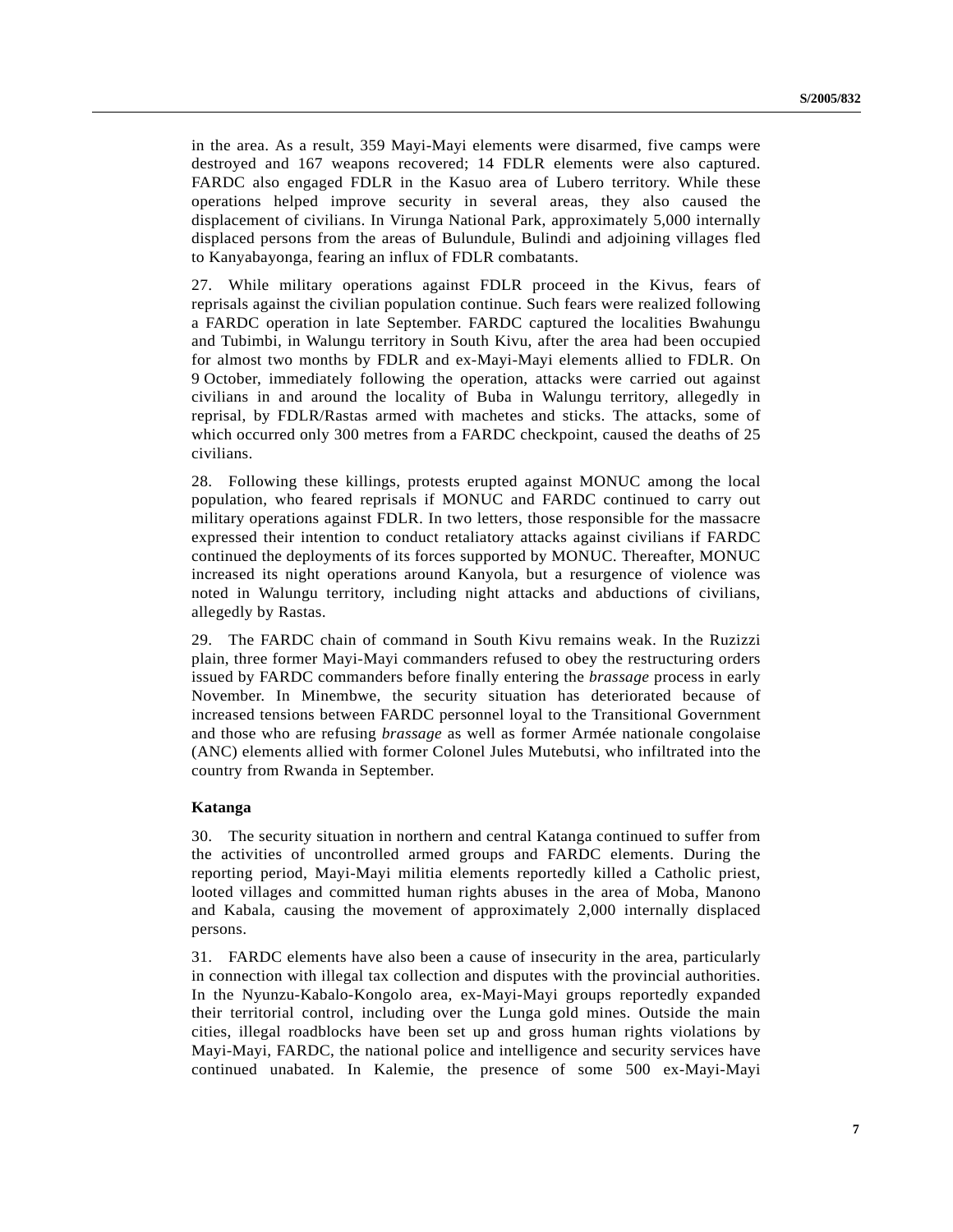combatants who had travelled for several weeks to enter the disarmament, demobilization and reintegration process has become a security concern. It is anticipated that MONUC will soon be in a position to help the Transitional Government to mitigate some of these security issues through the deployment of troops, from within the Mission's current military strength of 16,875, to Katanga.

## **Disarmament, demobilization, repatriation, reinsertion and resettlement of foreign armed groups**

32. During the reporting period, the Transitional Government, with MONUC support, intensified its planning and operations to forcibly disarm and repatriate Rwandan and Ugandan armed groups in the country. Several operations have been carried out in North and South Kivu (see paras. 25-29 above) and about 60 Rwandan combatants and their dependants have agreed to enter the demobilization process, some after having been arrested and held in custody by FARDC.

33. As a result of negotiations between the Governments of the Democratic Republic of the Congo and Uganda, with the support of the Government of Ireland, on 8 November the Ugandan Amnesty Commission opened a small office in Beni in northern North Kivu. The Transitional Government granted ADF/NALU an additional month, until 30 October, for voluntary disarmament. Meanwhile, FARDC prepared for military operations in the area, bringing troop reinforcements from Walikale. This carrot-and-stick approach has begun to bear fruit with a number of ADF/NALU elements having contacted FARDC to inquire about the conditions of voluntary disarmament. MONUC is helping the Amnesty Commission conduct an intensive sensitization campaign in northern North Kivu to bring Ugandan combatants and their dependants into the demobilization process. MONUC has also established a temporary assembly area at Beni to accommodate combatants and their dependants who decide to enter the programme.

## **Security sector reform: disarmament, demobilization and reintegration and army integration**

34. The *brassage* of former factional forces of FARDC was to be implemented in three phases. However, only the first phase has so far been completed with the integration of six brigades. The second phase, which was to have commenced in September, has been delayed by the slow pace in the movement of troops to the *brassage* centres and a shortfall of about 30,000 troops entering the process. A number of practical steps to speed up the second phase of army integration, with the assistance of the international community, were discussed at the 21 October meeting of the *espace présidentiel* and the International Committee in Support of the Transition and also within the framework of the Joint Commission on Security Sector Reform. The Transitional Government has been reminded of the urgent need to take measures to ensure the payment of salaries and the provision of adequate logistical support for military and police personnel.

35. During the reporting period, the national disarmament, demobilization and reintegration process also continued to face difficulties. Delays in the payment of demobilization allowances by the Commission nationale de la démobilisation et de la réinsertion (CONADER) generated serious discontent among ex-combatants.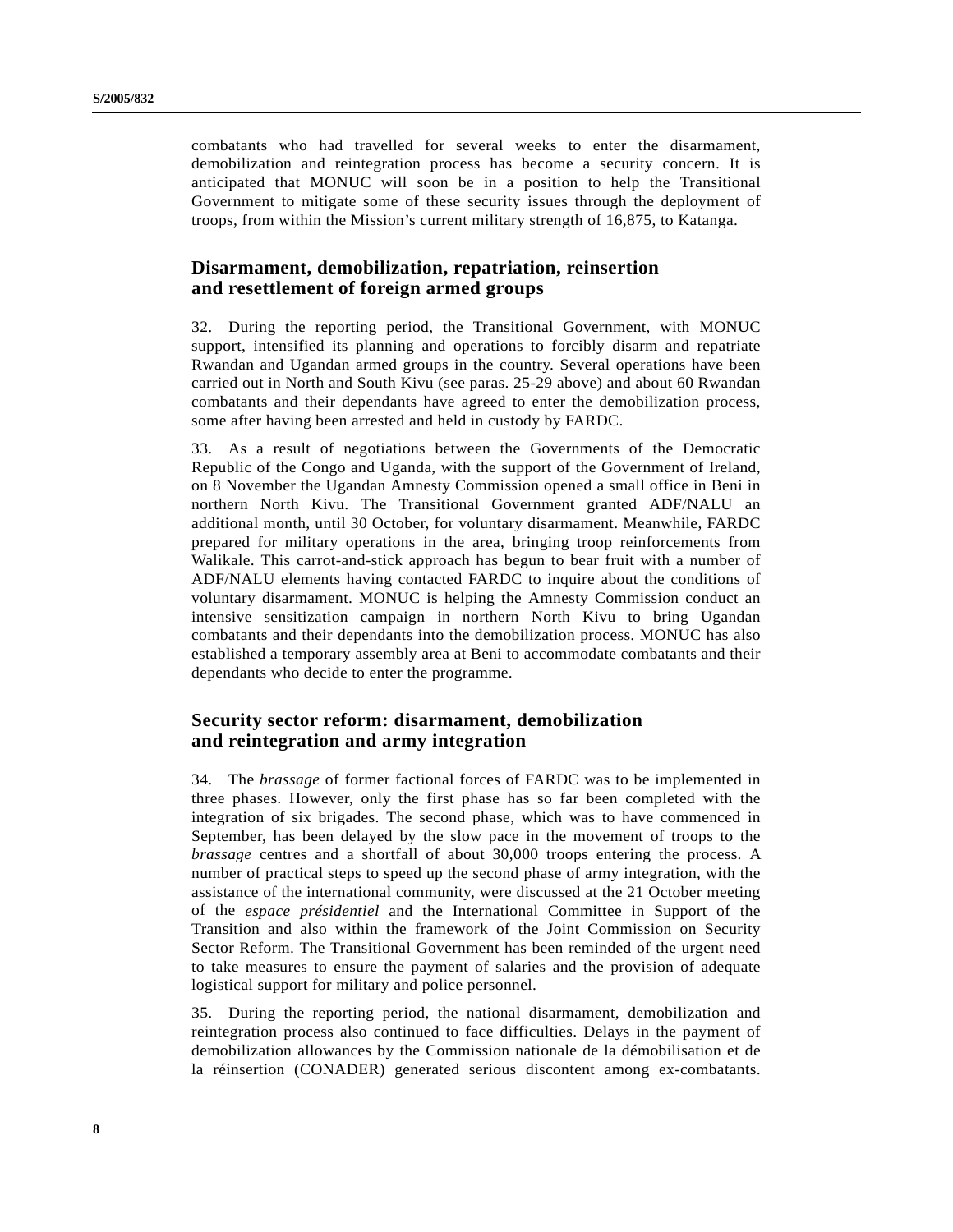Despite recent efforts to address the backlog, the reintegration of former combatants into society remains slow.

36. A major hurdle to the army integration and disarmament, demobilization and reintegration processes remains the slow pace of FARDC soldiers entering the assembly areas where disarmament takes place, prior to moving to orientation centres, where qualified applicants are offered the choice of staying in the army or re-entering civilian life through the disarmament, demobilization and reintegration programme. This situation has been raised with the General Staff and other relevant national authorities. The issue of transport of demobilized personnel and candidates for army integration between the various centres continues to be a problem owing to limited Government resources and inadequate coordination of the programme. Moreover, even if additional troops were identified to enter *brassage* and transported to the centres, it should be noted that, so far, 40 to 60 per cent of the combatants entering the orientation centres have opted for demobilization rather than joining the army.

37. In a positive development, the World Bank and the World Food Programme (WFP) have agreed to allow CONADER to cover the cost of transportation from the orientation centres of military personnel who have been disarmed or whose military status has been suspended. Furthermore, the Transitional Government has reviewed the proposals produced by the European Union security advisory mission in the Democratic Republic of the Congo, for the reform of the salary structure and an assessment of training necessary for the various ranks, with a view to implementation by the Supreme Defence Council.

### **Police reform**

38. During the reporting period, the MONUC police component, consisting of 750 members of six formed police units and 391 individual officers, continued to provide support to the Congolese national police. An agreement was reached with the Transitional Government to establish a committee for the planning of the longterm reform of the police and other law enforcement agencies in the country. MONUC also certified 112 national police instructors during this period. By 15 November, some 17,800 territorial police officers had undergone a one-week basic training programme, conducted by the national instructors, on the provision of static security for the registration and polling centres.

39. Since 15 September, MONUC has provided crowd-control training for some 620 national police officers in Lubumbashi, Matadi Mbandaka and Mbuji-Mayi, bringing the number of personnel provided with such training to 5,300. MONUC and the national police have recently developed and shared with donors a national training plan for the Congolese police. Among other things, the plan outlines the training activities that MONUC has provided and that it, together with bilateral partners, Angola, France, South Africa and the European Union, will conduct through March 2006.

40. MONUC police officers are now strategically deployed in 16 locations throughout the country and are co-located with the Inspector General of Police and all of the provincial inspectors. They are tasked with advising on operations planning and management and supporting the implementation of the Government's security plan for the elections. MONUC has assigned two police officers to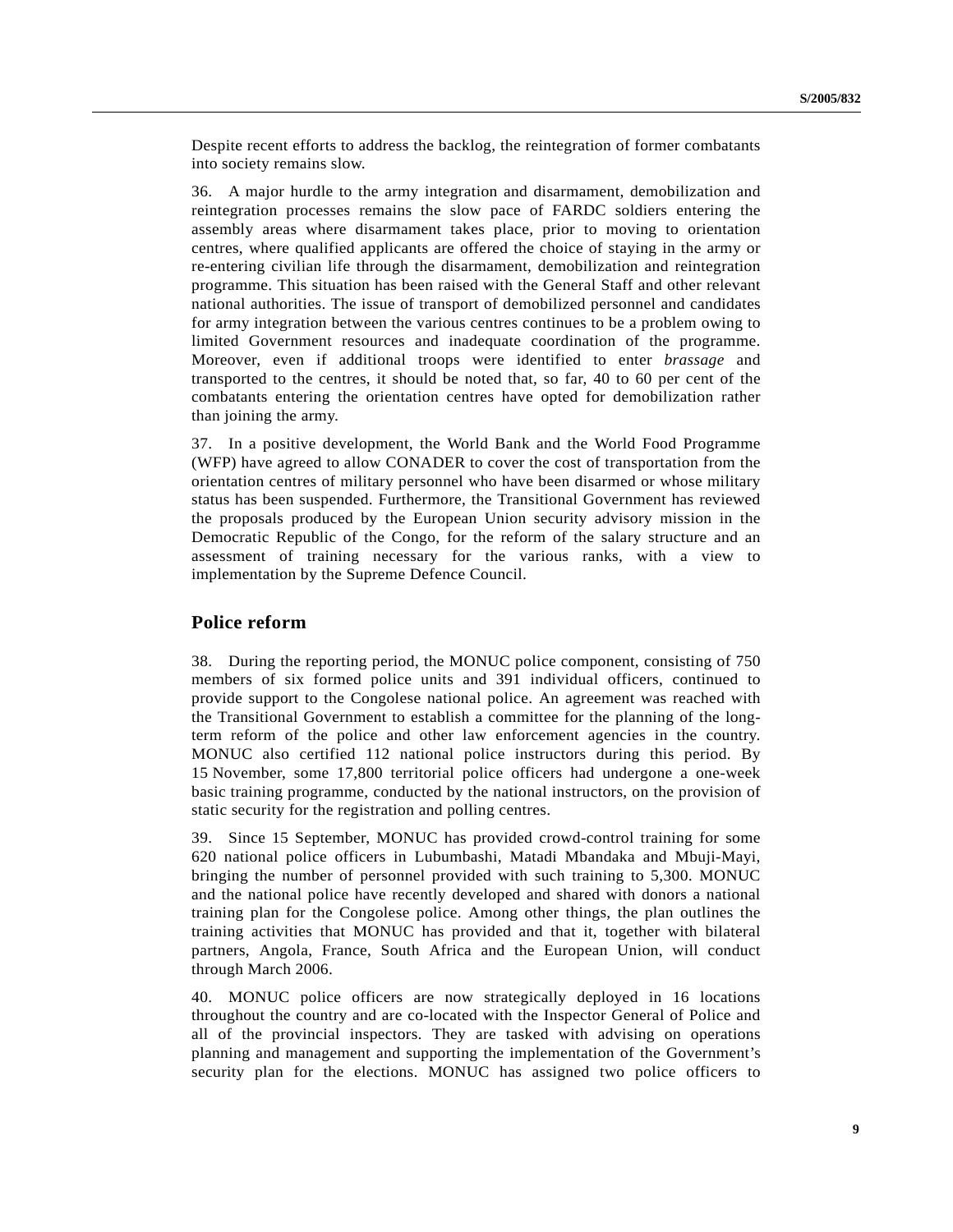permanently liaise with the Independent Electoral Commission and the national operation centre to facilitate security arrangements for the elections.

41. As at 30 November, two formed police units from Bangladesh were deployed to Kinshasa and Kisangani and two units from India had arrived in Kinshasa and Lubumbashi. The deployment of two units from Senegal was completed early in December.

### **Humanitarian situation**

42. In Ituri and parts of South Kivu, there has been an encouraging return of internally displaced persons and refugees and increased access to vulnerable groups in key areas thanks to the improved security situation. However, the continued presence of uncontrolled armed groups in the east, coupled with harassment of civilians by unpaid Government soldiers, often hinders the delivery of critical assistance to vulnerable populations. MONUC has continued to support the activities of humanitarian agencies throughout the country, facilitating the delivery of critical assistance to inaccessible areas and providing security.

43. The voluntary repatriation of Congolese refugees from the United Republic of Tanzania with assistance from the Office of the United Nations High Commissioner for Refugees (UNHCR) began on 12 October. UNHCR is planning for the return of 1,000 refugees each week until the end of 2006. MONUC is supporting the return operation by providing safe water, ground transportation for returnees and air transport for UNHCR personnel.

44. In Ituri, clashes between militias in September led to the displacement of 2,000 people, forcing them to seek shelter in the Eringeti area of North Kivu, where they received humanitarian assistance following the deployment of MONUC and FARDC. The Mission is also working with development partners to reopen the barge service between Ubundu and Kindu in Maniema, which will further open up the country and improve access to some 20 million inhabitants of Katanga, Maniema and Oriental provinces.

### **Gender**

45. MONUC organized a training session from 19 to 21 October for 130 lawyers and magistrates in Kinshasa. The session was designed to inform participants about the Convention on the Elimination of All Forms of Discrimination against Women and other relevant instruments, to help ensure that the rights of women are effectively promoted and protected by the Congolese courts.

46. Working closely with the Independent Electoral Commission, MONUC carried out advocacy, lobbying and special media campaigns targeting Government ministers, parliamentarians, civil society and other stakeholders to ensure that the draft electoral law to be adopted by Parliament ensures equal representation and participation for women in all aspects of the electoral process.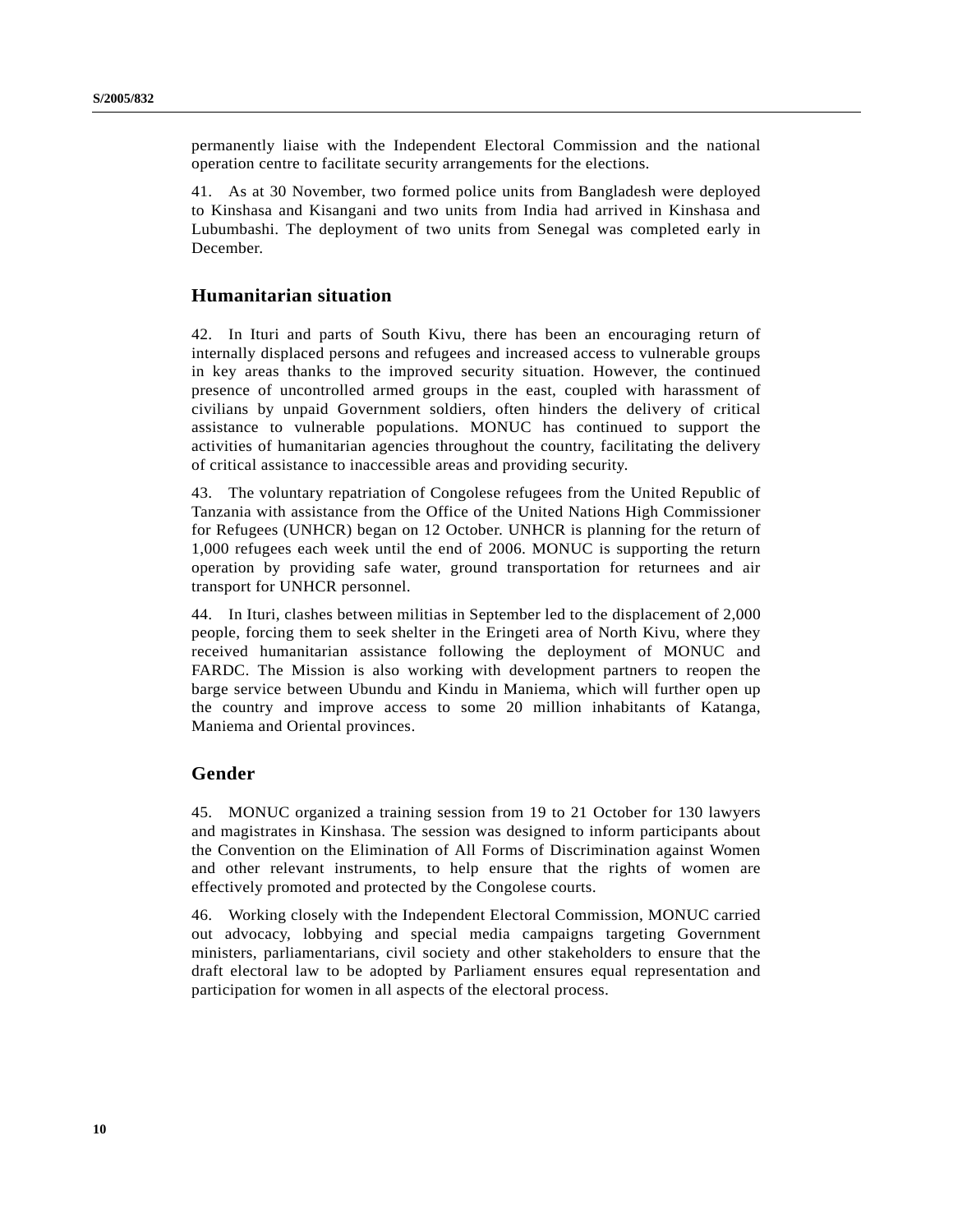## **Human rights**

47. Serious human rights violations committed by FARDC and national police personnel against civilians continue to be reported. These acts contribute to a climate of fear and insecurity in several towns and provinces, as violent crimes, particularly armed robberies, are conducted with impunity. The situation is worst in Kinshasa, Mbuji-Mayi and Goma, but incidents of violence also continue to be reported in North and South Kivu, northern Katanga and Ituri district. Some killings are suspected to be extrajudicial executions, including the murder in November of a well-known journalist and his wife at their home in Kinshasa.

48. Restrictions on freedom of expression have also continued. During the reporting period more than a dozen journalists, trade union leaders and others were arrested and some of them were transferred to the State Security Court where they face charges of threatening State security and related offences. Some independent publications and broadcasts have also been suppressed.

49. Investigations by MONUC demonstrate a close link between the illegal exploitation of natural resources and violence. In addition to the recent conflict in Mongwalu, frequent violence related to the illegal exploitation of diamonds in the Société minière de bakwanga concession in Mbuji-Mayi and human rights violations committed by corrupt local officials linked to illegal tin mining in Walikale (North Kivu) have continued. In Katanga, in the area around Lunga, illegal exploitation of gold has been the context for violence against civilians by both FARDC and Mayi-Mayi militia groups.

### **Child protection**

50. As a result of efforts by MONUC and other child protection partners, at least 677 children under 18, mostly male, were separated from FARDC units and armed groups (mainly ex-Mayi-Mayi and Ituri militia elements) in Ituri, the Kivus, Kasai Oriental and Katanga. Some 40 children had been integrated into FARDC brigades, highlighting the need for continued monitoring to ensure that no one under 18 is included in the *brassage* process. At the same time, children continued to be re-recruited into militia groups. MONUC has received allegations of 15 children having been re-recruited, mainly in the Kivus, mostly by ex-Mayi-Mayi and ex-ANC militias.

51. The issue of street children continues to be a focus of activity. Local authorities in Kinshasa, Goma, Mbuji-Mayi, Kananga and Kisangani conducted round-ups of street children and adults during the reporting period, apparently in response to complaints by the local population about increased crime. These operations were indiscriminate, targeting all street children in a particular area, and in the case of Kananga, some children sustained serious injuries, allegedly from beatings. While in Kisangani and Goma efforts were made to hand the children over quickly to non-governmental organizations, in Kinshasa, in November, over 100 children, including some who were not street children, were held in police custody for a week without charge. Joint advocacy efforts by MONUC, the United Nations Children's Fund (UNICEF) and non-governmental organizations resulted in their eventual release. Following persistent advocacy by child protection organizations,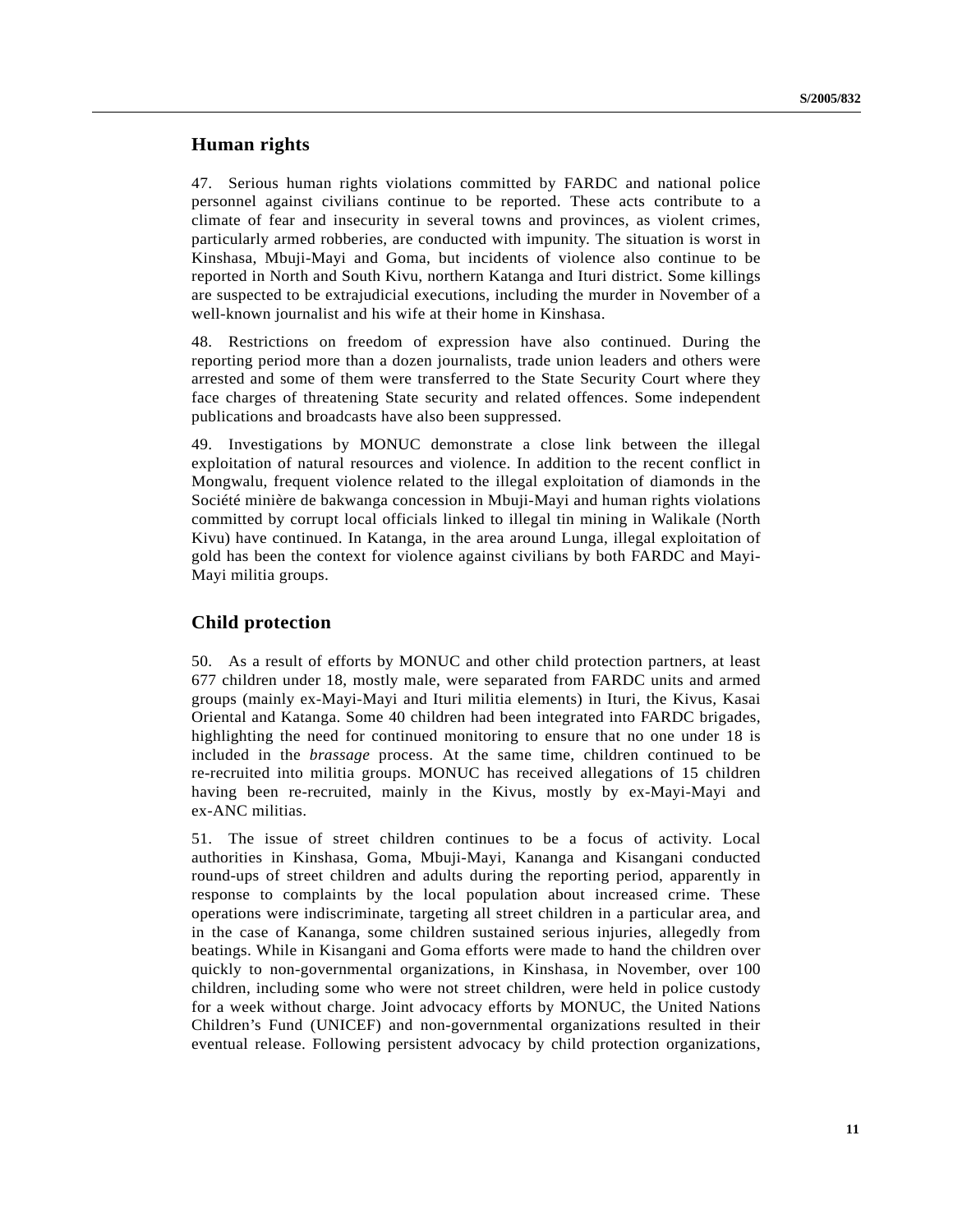the Minister of Social Affairs held a meeting in November with relevant actors and other ministries to develop a national plan for street children.

### **Rule of law**

52. The joint Congolese-international justice reform coordination mechanism held its first meeting on 3 November. The mechanism established by key partners, including MONUC, and jointly chaired by the Minister of Justice and the head of the European Commission delegation in Kinshasa, is intended to foster a coordinated strategy regarding judicial issues. In September and October, MONUC supported training sessions on professional ethics and corruption organized by the Ministries of Defence and Justice for some 100 military and civilian magistrates in Kisangani and Matadi. The seminars were combined with prison inspections and led to a commitment on the part of the Minister of Justice to increase the deployment of magistrates and prosecutors in Province Orientale, the Kivus, Maniema and Equateur, in order to expedite the processing of cases, eliminate unlawful detention and reduce prison overcrowding.

53. During the reporting period, military justice authorities took some measures to combat impunity. Eight soldiers were given life sentences for human rights violations and another soldier was convicted of crimes against humanity by a military court in Kindu. The trial of FARDC officers accused of participating in a mass rape in Equateur in December 2003 opened in October. International arrest warrants for Laurent Nkunda and Jules Mutebutsi were issued in October. A number of ex-Mayi-Mayi accused of having carried out mass rape and other abuses in Katanga in May 2005 were arrested. At the same time, however, a number of Ituri warlords continue to evade arrest for international crimes and there is serious concern about the capacity and independence of military courts to guarantee fair trials. The military leadership has succeeded in blocking the conclusion of a trial of an army officer accused of the killing of four children during a shooting incident in North Kivu on 30 June. The security of defendants, witnesses and judicial personnel for such trials is not assured. In this connection, MONUC has set up a unit to facilitate the physical protection of witnesses, victims of human rights violations and human rights defenders at risk of attack from members of the security forces due to their involvement in cases.

## **Public information**

54. The MONUC public information division focused on educating the public and the political parties regarding the electoral process through Radio Okapi, special publications, community outreach efforts and MONUC websites. Special information materials are being provided for civic education activities to encourage voters to participate in an informed manner.

55. Radio Okapi's special elections team is working to maximize news, current affairs and electoral programmes broadcast by national stations. The broadcasting capacity of Radio Okapi has been enhanced with the installation of new transmitters increasing the coverage to 80 per cent of the territory of the Democratic Republic of the Congo.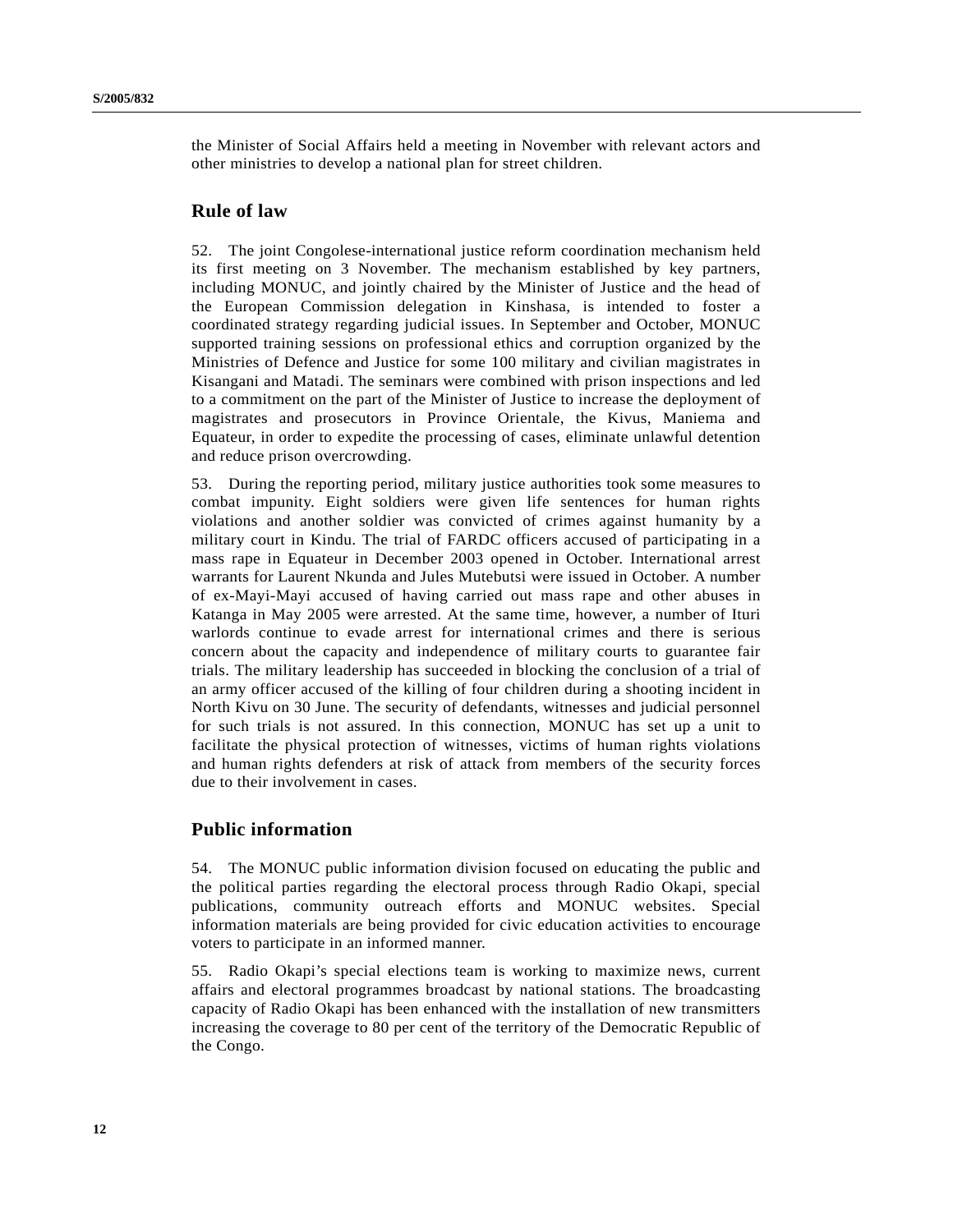### **HIV/AIDS**

56. In partnership with United Nations agencies, on 20 October, MONUC organized an HIV/AIDS fair in Beni which attracted some 5,000 visitors. It provided an opportunity for national and international organizations to highlight their HIV/AIDS-related activities and emphasize the need for community participation in preventing the spread of the epidemic. MONUC organized a capacity-building workshop for 35 media personnel in Kinshasa from 26 to 29 October, to encourage more effective media campaigns on HIV/AIDS. Additionally, a conference on voluntary confidential counselling and testing was organized in Kinshasa, with support from the United Nations agencies, to strengthen the Mission's capacity to provide confidential counselling and testing for HIV.

#### **Integrated mission concept**

57. Progress has continued in implementing the integrated mission approach through joint planning mechanisms to address the post-electoral period, when the United Nations system will increasingly focus on development rather than relief.

58. The 2006 Democratic Republic of the Congo Action Plan, which has been developed through consultation between MONUC, the United Nations agencies, donors, non-governmental organizations and the national authorities, is near completion. The Plan lays out a common strategic framework linking humanitarian needs to transition programmes, thereby paving the way for post-conflict recovery and stability. It provides a dynamic tool for the coordination of some \$1 billion in assistance opportunities that are identified in the Plan. As part of its innovative approach, the Plan will ensure that the United Nations system maximizes its impact during the post-electoral period by implementing integrated programmes.

59. The Office for the Coordination of Humanitarian Affairs has taken the lead in developing the humanitarian section of the Action Plan. Some \$700 million in projects have been identified in the first two lines of action — Saving Lives and Building a Protective Environment — which respond to the country's humanitarian needs. The third line of action, Promoting Stability, aims to fast-track key parts of the country's Poverty Reduction Strategy Paper, which has been prepared by the Transitional Government and will serve as the strategic framework for all donor development assistance as soon as it is adopted, probably early in 2006. The United Nations agencies will jointly implement high-impact transition programmes in the areas of small arms and mine action, rule of law, social services, rural recovery, national dialogue and government coordination. The programmes are aimed at delivering tangible peace dividends to the population, accelerating the country's recovery, promoting national reconciliation and contributing to sustainable peace.

60. Protection of civilians continues to be an important unifying theme for MONUC and the United Nations and the United Nations family. Joint coordination mechanisms have been established at the central and provincial levels, in which the Mission's civilian, police and military components work closely with the Office for the Coordination of Humanitarian Affairs, UNHCR, UNICEF and the humanitarian community. The objective of these mechanisms is to promote a pragmatic fieldbased approach to civilian protection, including direct protection activities by MONUC peacekeepers.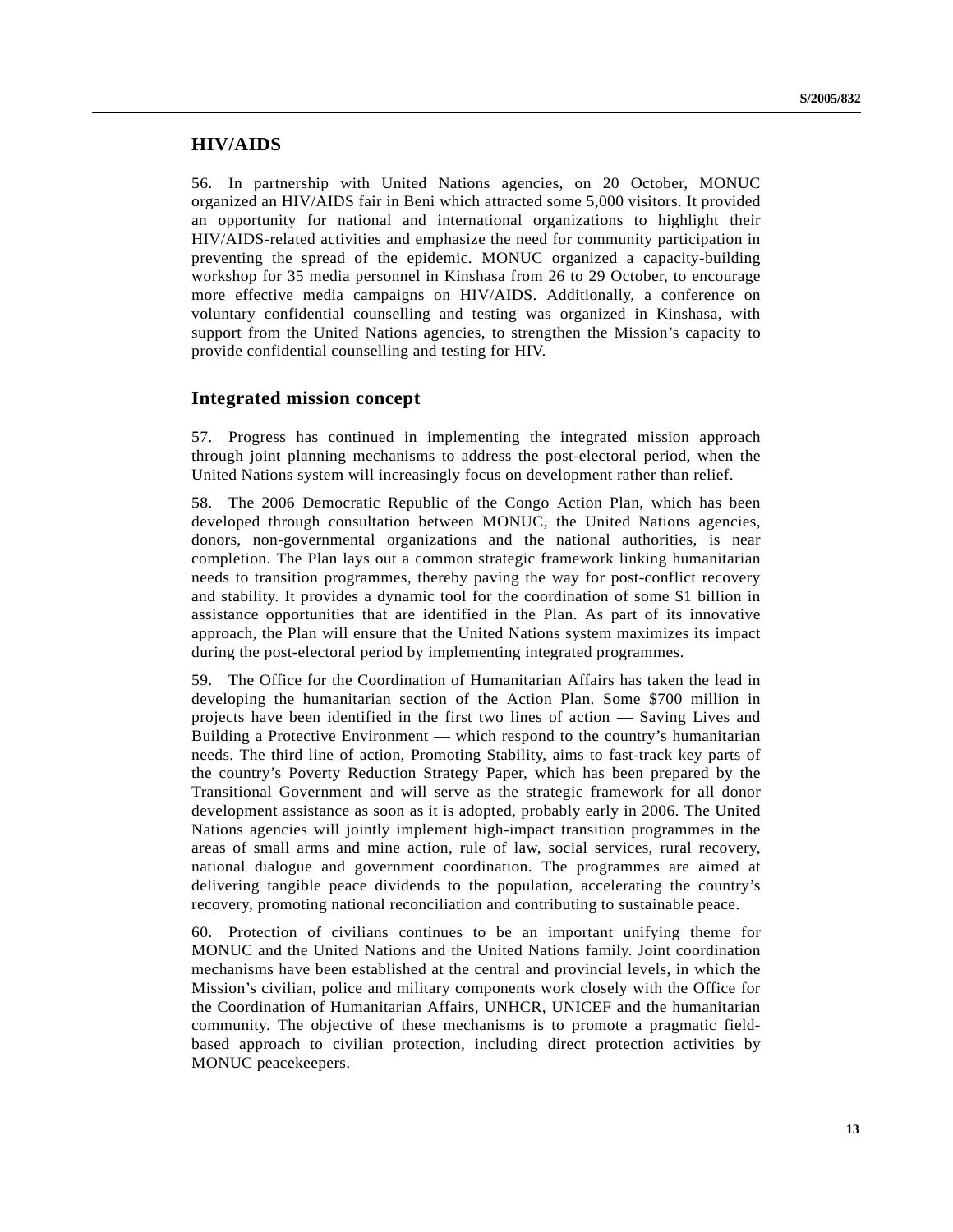# **IV. Conduct and discipline**

61. Pursuant to General Assembly resolution 59/287, the Office for Addressing Sexual Exploitation and Abuse formally handed over all pending cases and new allegations to the Office of Internal Oversight Services on 4 October. On 8 November, the Conduct and Discipline Team was established in MONUC to ensure the prevention of all types of personnel misconduct, with particular emphasis on sexual exploitation and abuse, as well as compliance with and the enforcement of United Nations standards of conduct among all categories of mission personnel. This new entity will build upon and directly benefit from the significant and visible achievements of the former Office for Addressing Sexual Exploitation and Abuse in terms of policy development, implementation of the MONUC training strategy and the setting up of networks of focal points on sexual exploitation and abuse at the MONUC and inter-agency levels. The Conduct and Discipline Team and the Office of Internal Oversight Services are collaborating in resolving potential problem areas and in defining efficient procedures to ensure transparency and clarity in the new processes within MONUC.

62. From 25 December 2004 to mid-October 2005, 111 investigations into allegations of sexual exploitation and abuse, involving 167 MONUC personnel, were completed. As a result of the investigations, allegations were substantiated against 78 personnel (more than 50 per cent of the alleged perpetrators), comprising 0.4 per cent of all MONUC personnel. Allegations against all levels and categories of personnel, from support staff to senior managers and from the rank and file to commanding officers, were substantiated.

63. The Conduct and Discipline Team continues to provide induction training to all new Mission personnel and informal training sessions for other sections, as requested. As at 16 November, 60 briefings for over 1,500 MONUC personnel had been held. To support these efforts, the Team is recruiting a training officer.

64. In accordance with my Special Representative's instructions on the development and implementation of regional action plans for the prevention of sexual exploitation and abuse, eight action plans have been submitted to the Team and 77 civilian, military and police focal points have been nominated for their respective regions. Measures to prevent sexual exploitation and abuse in all components of MONUC remain in place. Information on measures taken by MONUC to address sexual exploitation and abuse are on the MONUC website, including applicable standards of conduct; the complaints mechanism; support for and assistance to victims; and training.

65. The Conduct and Discipline Team continues to maintain a referral system for victims of sexual exploitation and abuse, which facilitates referrals on a case-bycase basis to non-governmental organizations which have agreed to provide the necessary support. The inter-agency focal point network on sexual exploitation and abuse, chaired by the Team, decided to strengthen its joint approach to combating sexual exploitation and abuse in such key areas as common standards and procedures.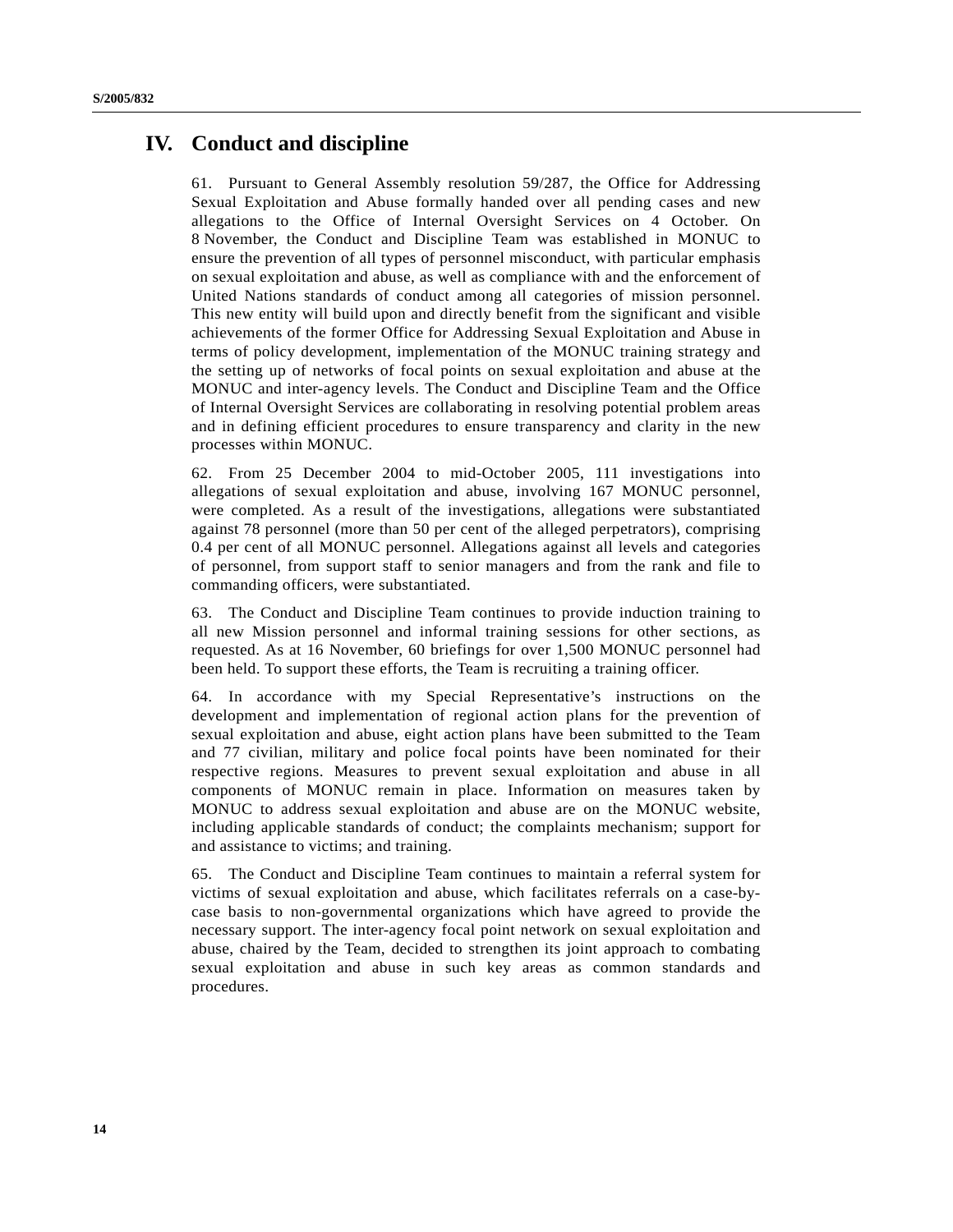# **V. Administrative aspects**

66. During the reporting period, the Department of Peacekeeping Operations commenced a review of the Mission's organization and staffing levels, as requested by the legislative bodies during recent administrative and budgetary sessions on MONUC. While the report has yet to be finalized, the initial findings bring out several of the concerns that MONUC has already identified and set out to address. A key concern is the chronic difficulty of recruiting and retaining staff in all areas, including the support component. The vacancy rate of the Mission currently stands at about 27 per cent. The review also supported the establishment of a logistics base in Entebbe. By redeploying some of the resources presently located in the west of the country, it has been possible to use Entebbe as the main transit point for MONUC goods destined for the Democratic Republic of the Congo. MONUC, UNMIS and the United Nations Operation in Burundi have recommended that an inter-mission cooperation framework be pursued so that resources can be pooled in an Entebbe-based logistics hub, which the three Missions could rely on for common services. The modalities for cooperation and cost-sharing are under development.

67. Support for the voter registration process has remained the primary logistics focus of the Mission. MONUC completed the distribution of voter registration material to the 166 sites identified, and has provided considerable additional air support to help the Independent Electoral Commission reach particularly remote registration centres.

# **VI. Financial aspects**

68. My proposed budget for MONUC for the period from 1 July 2005 to 30 June 2006 is in the amount of \$1.1 billion, inclusive of the commitment authority of \$387.2 million approved by the General Assembly in its resolution 59/285 B. It provides for the maintenance of the Mission's additional military and civilian police strength authorized by the Security Council in its resolution 1565 (2004) and includes requirements for the support of elections and formed police units authorized by the Council in its resolution 1621 (2005). The budget is before the General Assembly and is expected to be approved shortly.

69. As at 15 November, unpaid assessed contributions to the MONUC special account amounted to \$292.9 million. The total outstanding assessed contributions for all peacekeeping operations at that date amounted to \$2,149.2 million.

70. On 1 December, amounts owed for troop and contingent-owned equipment costs totalled \$96.5 million. Owing to the Mission's precarious financial situation, reimbursements of troop and equipment costs were suspended in January and June 2005, respectively, and continue to be in arrears.

71. Since its establishment in October 1999, the trust fund to support the peace process in the Democratic Republic of the Congo has received voluntary contributions amounting to \$1.4 million, with expenditure to date of \$1.2 million. From the amount of \$67,700, representing the balance of contributions to the trust fund to support the Ituri Pacification Commission and utilized upon consultation with the donors to support the Ituri district administration, expenditures amounted to \$39,300.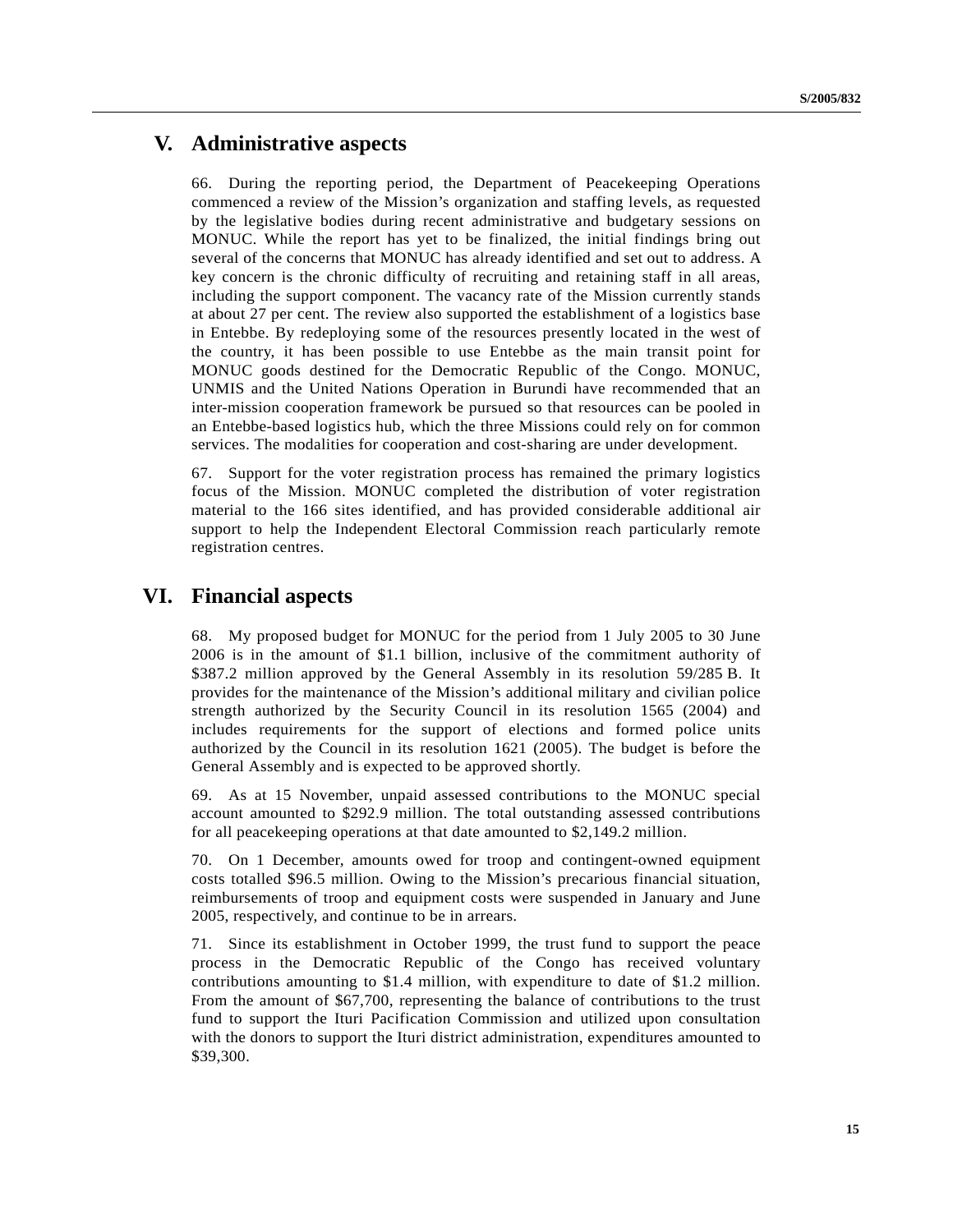# **VII. Observations**

72. The progress made during the reporting period in the Democratic Republic of the Congo, in particular with regard to the voter registration process and the successful holding of the constitutional referendum on 18 and 19 December, is encouraging. The very large turnout of Congolese citizens for registration reflects their strong desire for representative and democratic governance. Although the turnout was lower for the referendum, its conduct marks a significant turning point in the history of the country and represents the first opportunity for the Congolese people to choose their system of governance in over 40 years. I congratulate the people of the Democratic Republic of the Congo for taking this first important step towards the holding of elections in the coming months.

73. At the same time, as was highlighted during the Security Council's recent visit to the Great Lakes region, the Transitional Government and its leaders still have to demonstrate in more concrete terms their commitment to fulfilling their obligations under the Global and All-Inclusive Agreement, particularly with regard to ensuring a level playing field for elections, and to demonstrate tangible progress in the extension of State administration, social and economic recovery and security sector reform. I would urge all Congolese and international stakeholders to remain engaged and to allocate the necessary means to continue working together towards meeting the outstanding objectives of the transitional agenda.

74. The Transitional Government has made significant progress in advancing the legislative agenda, particularly with the adoption of the amnesty law in November. The Parliament should accelerate its review of the electoral law and approve it as soon as possible so that it can be adopted without delay. In considering the draft law, the Parliament is expected to ensure that it provides for an electoral system in which the population will have confidence. Moreover, post-electoral stability will depend upon the cooperation of all political parties and the population accepting the results of the election. The Transitional Government should therefore publish an electoral timetable and significantly step up civic education. In regard to electoral campaigning, the political parties will have to refrain from any use of hate messages and provocative language.

75. Effectively addressing the many issues that remain under the transitional agenda will be vital in ensuring durable stability in the Democratic Republic of the Congo. An area of particular concern is the slow progress in the reform of the security sector, particularly at the institutional level, in the preparation of police and military forces on the ground to assume their responsibilities for effectively ensuring security, and in the reintegration of demobilized combatants. Proposals to address these issues have been presented by international partners to the Government, including through the Joint Commission on Security Sector Reform. I call on the Government to work in earnest with its partners to implement those proposals so that there can be significant progress in the coming months in building a viable national security system. Altogether, security sector reform remains a critical element for the success of the peace process.

76. During the reporting period, the Transitional Government followed up on its 16 July decision to forcibly disarm foreign armed groups, which is a welcome sign and deserves to be supported. The robust military actions taken by FARDC, with support from MONUC, have yielded some commendable advances. However, they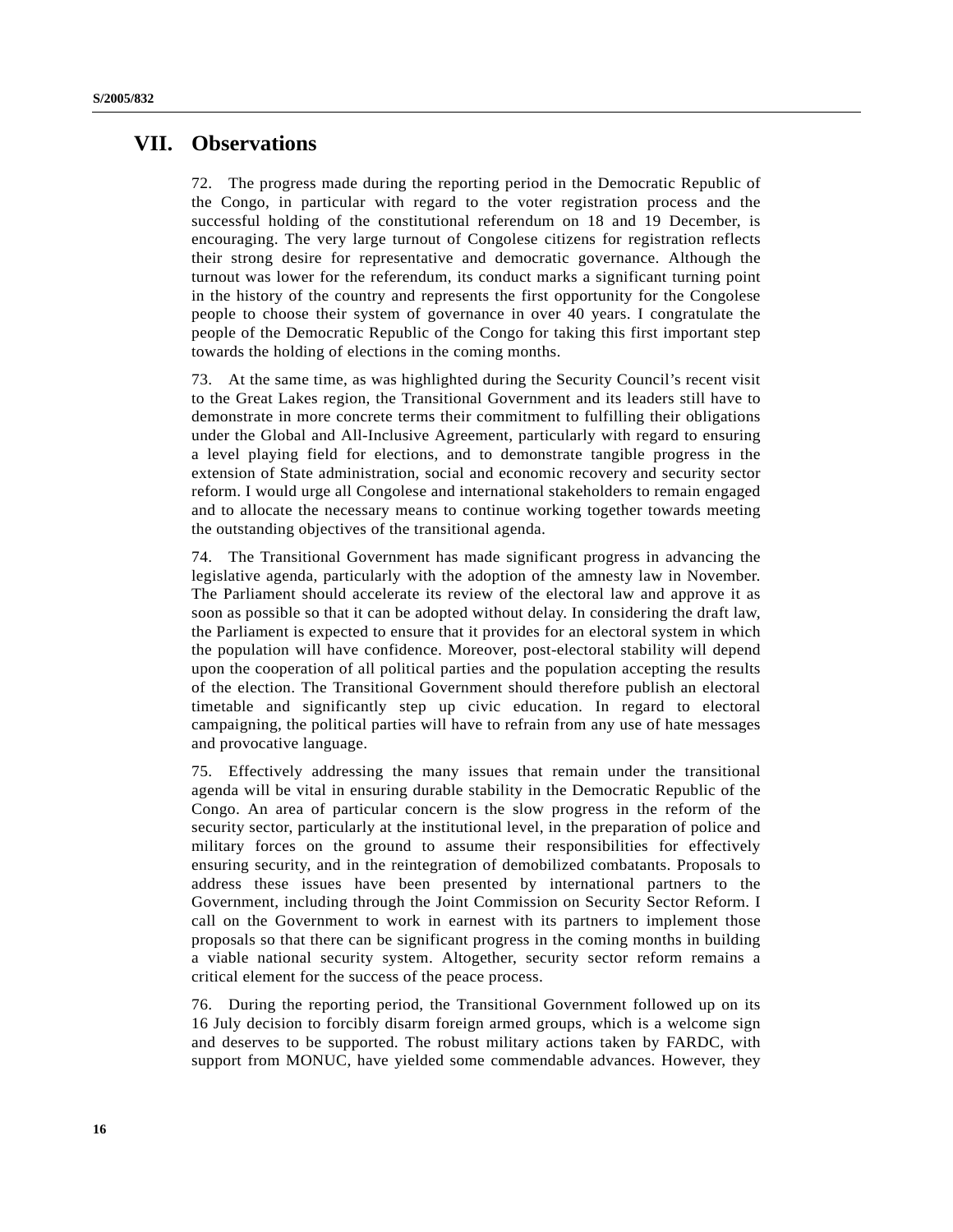have not yet produced the full disarmament and repatriation of foreign armed groups. A key reason for this is the continued lack of capacity and resources for FARDC units on the ground, which needs to be urgently addressed.

77. At the same time, the Governments of Burundi, the Democratic Republic of the Congo, Rwanda and Uganda have clearly registered their concern that the presence of foreign armed groups from Uganda and Rwanda on Congolese territory continues to pose a threat to regional security and have asked that the United Nations re-examine strategies that might assist them in resolving this issue. It is obvious that pressure for FDLR to disarm and repatriate should continue. I also recognize the need for innovative approaches, but any proposal to provide a peacekeeping mission with a mandate for forcible disarmament would need very careful consideration. Furthermore, the enforcement option should be dealt with in a broader context, as one element in a multifaceted strategy. I intend to present recommendations to the Council in this regard in my next report. Meanwhile, the United Nations will need to revisit its disarmament, demobilization, repatriation, reinsertion and resettlement strategy, putting it in a more comprehensive context and reviewing the possibility of a more targeted military approach while considering information-sharing, judicial, economic, sanctions and amnesty issues and addressing the necessity for the full commitment of all concerned.

78. In this regard, it should be recognized that the main responsibility for disarming and repatriating foreign armed groups rests with the Government of the Democratic Republic of the Congo. However, as long as the Government does not provide adequate support to its troops, they will be tempted to sustain themselves and serious joint MONUC/FARDC military efforts to disarm the foreign armed groups will be unsustainable. FARDC and MONUC have already reviewed the minimum resources necessary for FARDC units to conduct operations with MONUC, in accordance with the joint concept of operations outlined in my report of 26 September 2005 (S/2005/603), which they will shortly share with donors. I strongly urge donors to seriously consider this request, which, on the part of the Government, must go hand in hand with the restructuring of its military administration. I welcome in this connection the contribution of the Netherlands to support these efforts.

79. The humanitarian crisis in the Democratic Republic of the Congo remains severe and there is a significant shortfall in resources to address it. So far, only \$220 million of humanitarian funding for 2005 has been received, of which \$106 million was channelled through the consolidated appeal process. I very much hope that the development of the 2006 Democratic Republic of the Congo Action Plan will provide a basis for linking humanitarian needs to programmes that pave the way for post-conflict recovery and stability. A special post-transition strategy will have to be developed well before elections.

80. Another area requiring serious attention is strengthening the Government's sovereignty, including its ability to effectively manage the country's natural resources and provide basic services to the population. A coordinated and strategic approach by the Congolese authorities and the international community, particularly the international financial institutions and key donors, will be indispensable for the Transitional Government to implement effective and transparent regulatory controls, including those applying to the management of public enterprises; revenues from